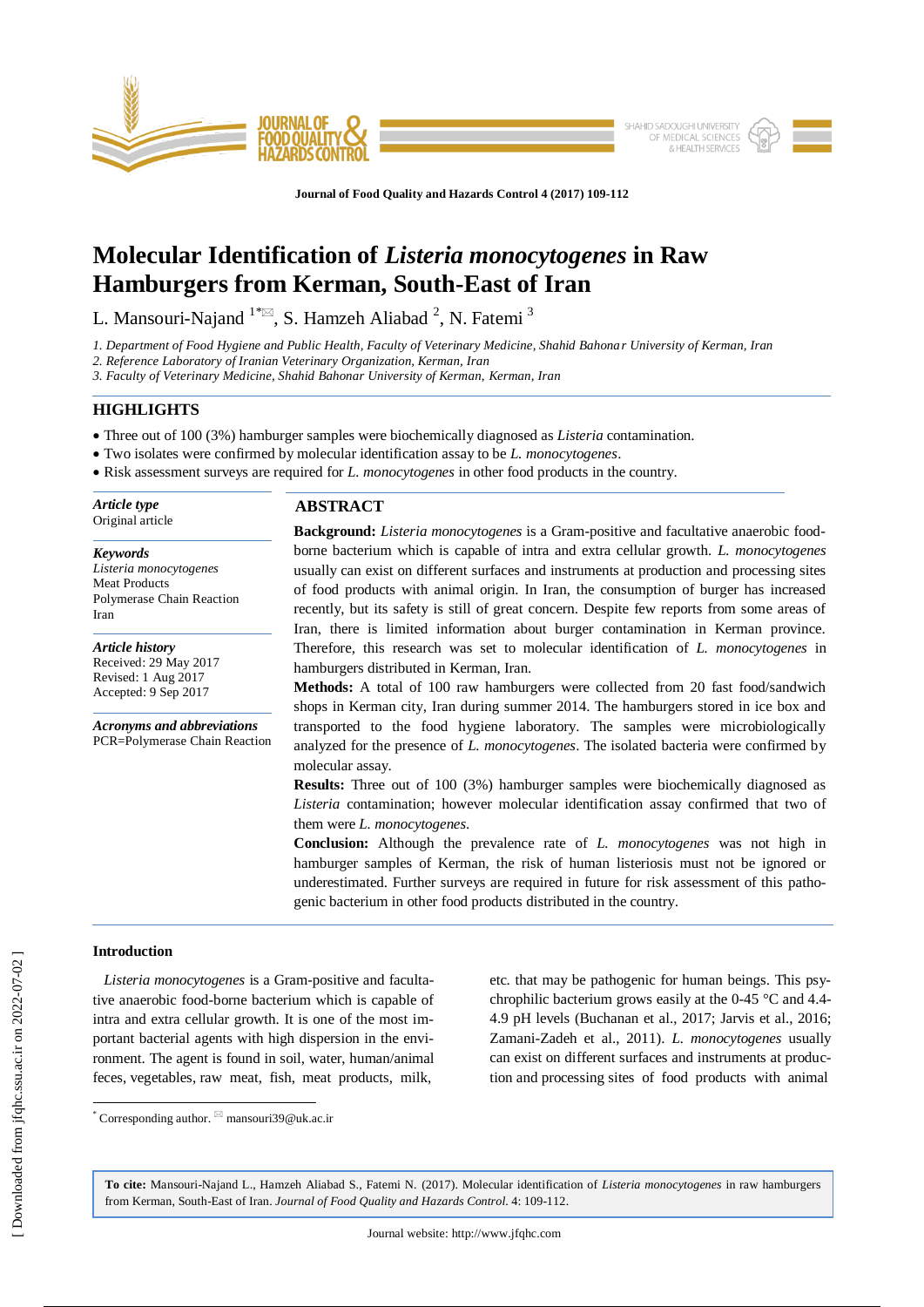origin (Carpentier and Cerf, 2011). In contrast to its low prevalence, the mortality rate of *L. monocytogenes* is relatively high (Jay et al. 2005). The Polymerase Chain Reaction (PCR)-based methods with high specificity and sensitivity are efficient for detection and identification and are applicable when antibiotic therapy decreases the isolation sensitivity. After one stage of selective enrichment, the direct PCR diagnosis is feasible which implies the necessity of enriching substances to achieve reliable results. The virulence genes of *Listeria* is *actA* gene which develops the polymerization of host cell skeletal actin and make feasible movements of bacteria among host cells; and *iap* gene which encodes the P60 protein that promotes the cell invasion. These genes are specifically used to confirm the identification of *L. monocytogenes* isolates (Liu, 2008; Longhi et al., 2003; Manzano et al., 1998; Travier and Lecuit, 2014; Zunabovic et al., 2011).

 *L. monocytogenes* causes different diseases and symptoms in human like abortion, newborn septicemia, uterine granulomatosis, encephalitis, etc. The risk of this pathogen exists in the unheated as well as chilled stored food products such as hamburger (Chen et al., 2017; Friedly et al., 2008; Jalali and Abedi, 2008; Jay et al., 2005; Wong et al., 2012; Yucel et al., 2005). In Iran, the consumption of burger has increased recently, but its safety is still of great concern. Despite few reports from some areas of Iran, there is limited information about hamburger contamination in Kerman province. Therefore, this study was set to molecular identification of *L. monocytogenes* in hamburgers distributed in Kerman, Iran.

## **Materials and methods**

#### *Sampling*

 A total of 100 raw hamburgers were collected from 20 fast food/sandwich shops (5 samples per shop) in Kerman city, Iran during summer 2014. The samples stored in ice box and transported to the food hygiene laboratory.

#### *Diagnosis*

 Culturing was done with adding 25 g of each sample to *Listeria* enrichment broth enriched media for *Listeria* (Merck, Germany) and incubated at the temperature of 30 ºC for 48-72 h. Then, the colonies were transported to the specific media of PALCAM agar (Himedia, India) containing Oxford additive (Microgen bioproducts Ltd, Cambridge, UK) and incubated for 48 h at 37 ºC. The confirmative biochemical tests, including oxidase and catalase were also carried out according to the standard method described by Ozbey et al. (2013). *L. monocytogenes* ATCC7644 strain was used as standard strain.

#### *DNA extraction*

 The boiling method was applied to extract the nucleic acid. For this purpose, 3-4 pure colonies of bacteria were homogenized in 1 ml sterilized sodium chloride (0.85%) and centrifuged at 14000 rpm for 1 min. Washing was repeated with 500 µl sterilized sodium chloride (0.85%). The sediment was homogenized with 250 µl sterilized distilled water and boiled at 100 ˚C, and then stored immediately on ice. Finally, the supernatant contained the extracted nucleic acid was used for multiplex PCR.

#### *Molecular identification*

 To identify the virulence genes of *iap* and *actA*, the specific primers which shown in Table 1 were used through multiplex PCR method (Manzano et al., 1998). The total mixture volume of 25 µl contained 100 ng DNA template, 10 pmol each primer, 0.2 mM dNTP (Cinnagen, Iran),  $1.5 \text{ mM MgCl}_2$ ,  $2.5 \text{ µl } 10X$  PCR buffer, one unit *Taq* DNA polymerase, and distilled water up to the ultimate volume. The reactions were done using thermal cycler (Biorad, USA) in which the primary denaturation was performed for 5 min at 95 ˚C and 35 cycles (90 s at 95 °C for denaturation, 80 s at 46 ˚C for annealing, 120 s at 72 ˚C for extension. Final extension was done for 7 min at 72 ˚C. PCR products were assessed using 1.5% agarose gel electrophoresis alongside with 100 bp DNA ladder (Cinnagen, Tehran, Iran). *L. monocytogenes* strain of ATCC 7644 and distilled water were used as positive and negative controls, respectively (Mansouri Najand et al., 2015).

#### **Results**

 Three out of 100 (3%) hamburger samples were biochemically diagnosed as *Listeria* contamination; however molecular identification assay confirmed that two of them were *L. monocytogenes* (Figure 1).

## **Discussion**

 There is a growing interest regarding to the increase consumption of fast food in all over the world. As *L. monocytogenes* cause severe disease, the presence of this bacterium in food is related to customer's safety so this species would not be detected in foods origin (Jay et al., 2005). The bacterium can survive in the frozen meat even under the prolonged freezing situation (Foerster et al., 2015; Wong et al., 2011). One possible explanation for the presence of *L. monocytogenes* in the frozen burgers is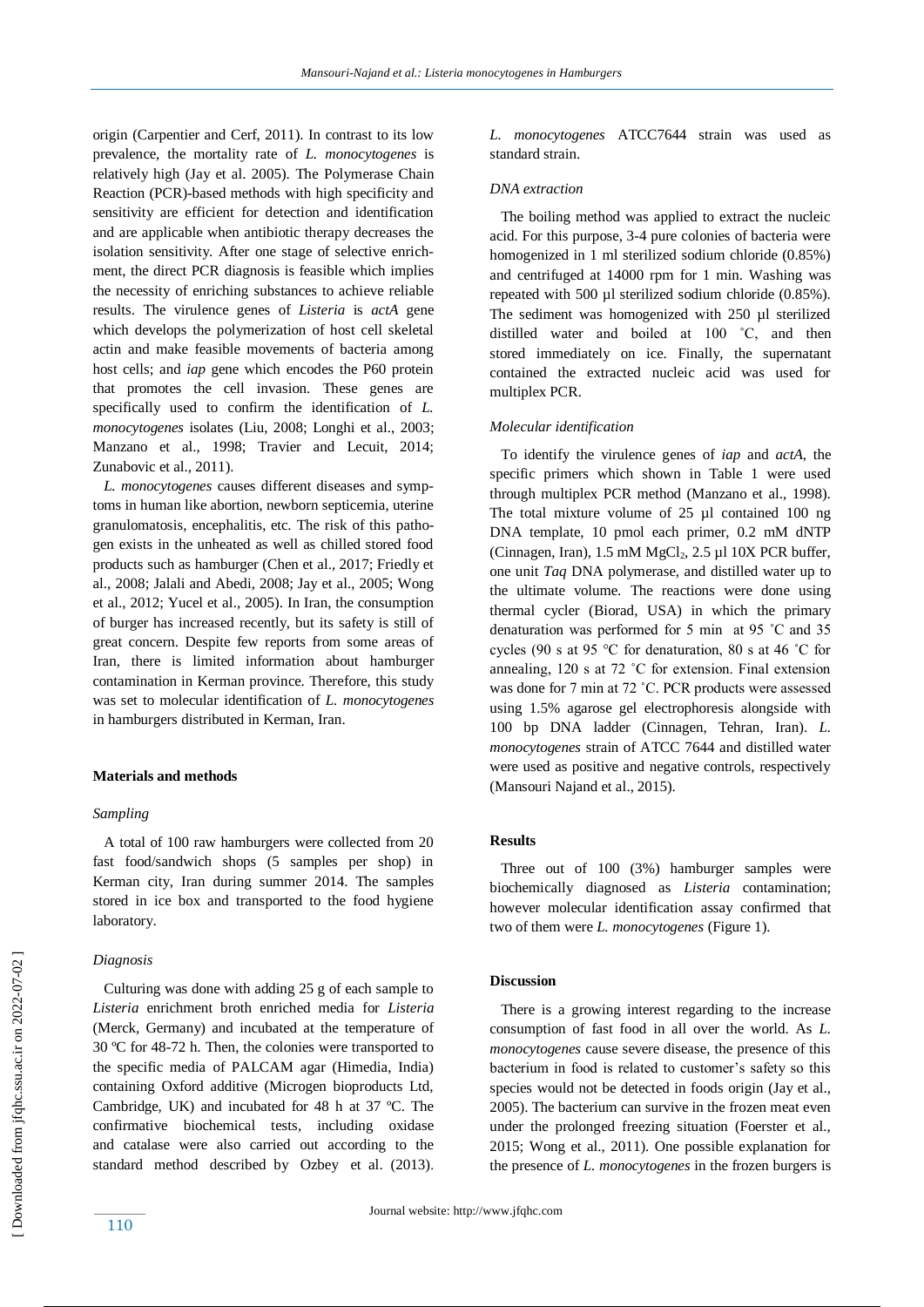| <b>Primer</b>    | <b>Target</b> | Sequence 5'-3'             | Size (bp) | Reference                   |
|------------------|---------------|----------------------------|-----------|-----------------------------|
| $actA-F$         | actA          | GTGATAAAATCGACGAAAATCC     | 400       | Vazquez-Boland et al., 2001 |
| $actA-R$         |               | CTTGTAAAACTAGAATCTAGCG     |           |                             |
| MAR <sub>1</sub> | iap           | <b>GGGCTTTATCCATAAAATA</b> | 453       | Manzano et al., 1998        |
| MAR <sub>2</sub> |               | <b>TTGGAAGAACCTTGATTA</b>  |           |                             |

**Table 1**: The specific primer pairs used in this study



**Figure 1**: Agarose gel electrophoresis (1.5%) for assessing the PCR products. L: 100 bp DNA ladder; A: positive control of *L. monocytigenes* ATCC7644 (The PCR product length for *actA* gene was 400 bp and the one for *iap* gene was 453 bp); B: positive sample; C: negative control

related to the ability of this bacterium to multiply in freezing condition. Although a high prevalence of *L. monocytogenes* in many food products have been reported worldwide, the epidemiological data on the prevalence of this pathogenic bacterium in raw hamburger are limited. In a survey by Akpolat et al. (2004), 43 out of 830 samples of products of animal origin in Turkey were contaminated to *Listeria* among which one sample had contamination rate of more than 1000 colony forming unit/ml. According to another work in Malaysia carried out by Wong et al. (2012), it was found that the prevalence of *L. monocytogenes* in chicken patties (33.3%) was higher than that of beef (22.9%). In a similar study in Turkey, prevalence rate of *L. monocytogenes* in chicken burgers were identified 26.6% (Sireli et al., 2002). In all mentioned study, poor hygiene practice during food handling in domestic area was one of the important factors for the presence of this food-borne pathogen. In our study the prevalence of *L. monocytogenes* was only 2%. This low rate of infection comparing to the previous similar researches might be due to some factors such as small sample size or differences in applied detection methods. However, consumer should be aware about the heating temperature/time needed to completely inactive *L. monocytogenes* in burgers.

## **Conclusion**

 Although the prevalence rate of *L. monocytogenes* was not high in hamburger samples of Kerman, the risk of human listeriosis must not be underestimated or ignored. Further surveys are required in future for risk assessment of this bacterium in other food products distributed in the country.

#### **Conflicts of interest**

There are no conflicts of interest.